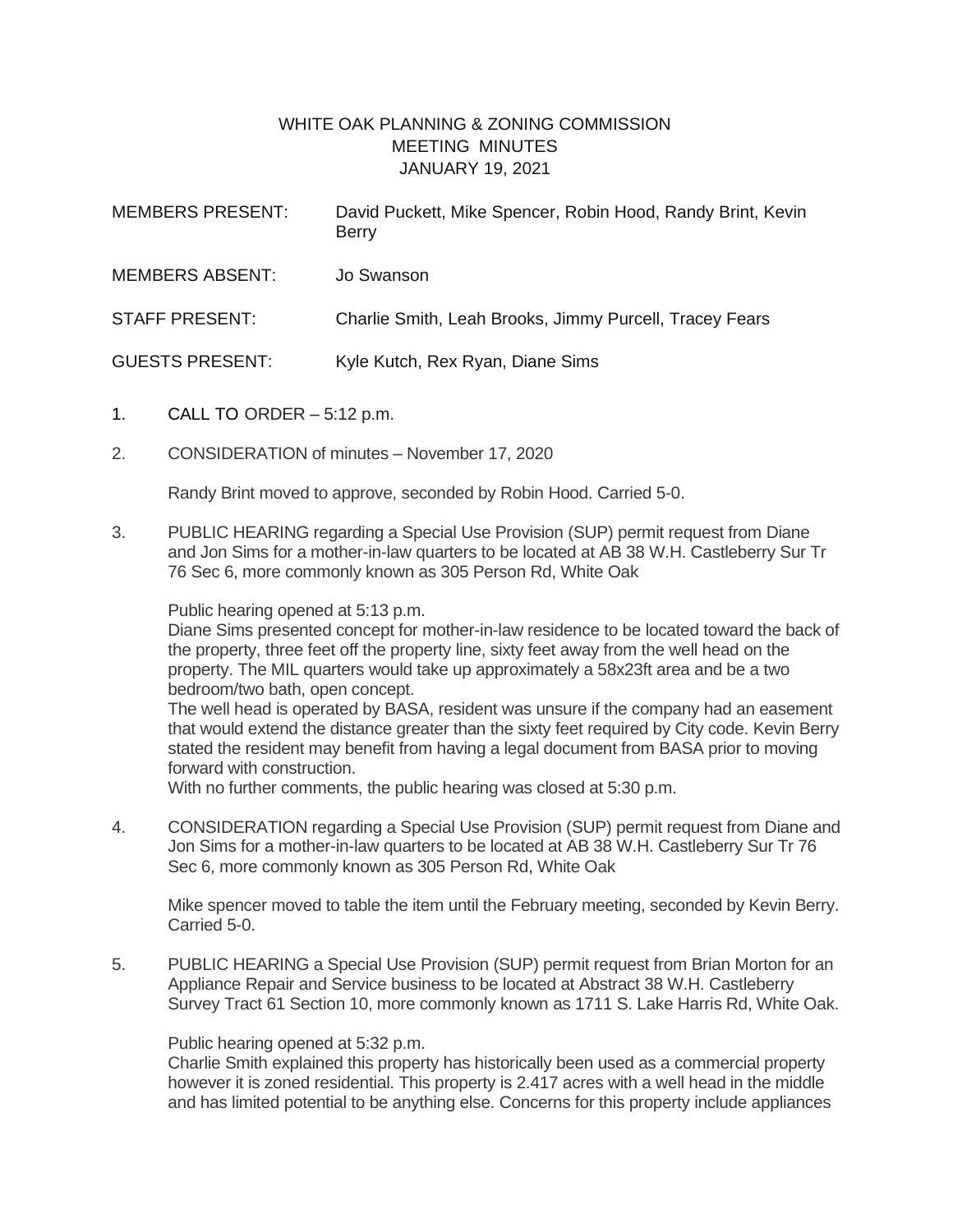PLANNING & ZONING MEETING MINUTES January 19, 2021 Page | 2

.

being left outside with the appearance of a junk yard and that it is the only commercial property on that street.

Rex Ryan stated he has been the owner of this property for thirty years and it has operated as a business property until March of 2020. This property has a 5,200 square-foot building with a dock in the rear. Mr. Ryan confirmed appliances would be placed outside the building but only prior to disposal pickup and would be in the dock area which could be written into the lease agreement with Mr. Morton.

With no further comments, the public hearing is closed at 5:42 p.m.

6. CONSIDERATION a Special Use Provision (SUP) permit request from Brian Morton for an Appliance Repair and Service business to be located at Abstract 38 W.H. Castleberry Survey Tract 61 Section 10, more commonly known as 1711 S. Lake Harris Rd, White Oak

Mike Spencer moved to approve, seconded by Kevin Berry. Carried 5-0.

7. CONSIDERATION of amending Section 28.3 D regarding Accessory Structures and Use **Regulations** 

Charlie Smith explained there was a property on Leona where a home was built, property was divided in two and sold. The new owner of the property with the home on it would like to buy the additional property and build a shop. However, due to current zoning regulations, the owner would have to re-plat the property back into a single property to be able to build the shop.

Concerns from the Board members for amending this section of the zoning ordinance included future residents may be able to sell the shop property separately and creating a situation similar to that on Lake Harris.

Suggestions by the Board for this situation include creating a deed restriction and having the property re-surveyed into a single property to prevent it from being sold separately. No action taken.

8. CONSIDERATION of adding new zoning classifications Single-Family 22 and Single-Family 44

Mike Spencer suggests SF-44 may need additional requirements to be determined.

Mike Spencer moved to approve with regulations, seconded by Robin Hood. Carried 5-0.

9. CONSIDERATION of amending multi-family zoning minimum square footage requirements

Current regulations for duplexes are 1000 square feet per unit. In previous meetings, a motion was made to only allow single-family detached dwellings therefore the change would only be relevant to rebuilding an existing multi-family property that were destroyed.

No action taken.

10. CONSIDERATION regarding moving regular meeting dates

Suggested meeting days of the week include Wednesday's or Thursdays. Suggestions to look into virtual meetings were also included. No action taken.